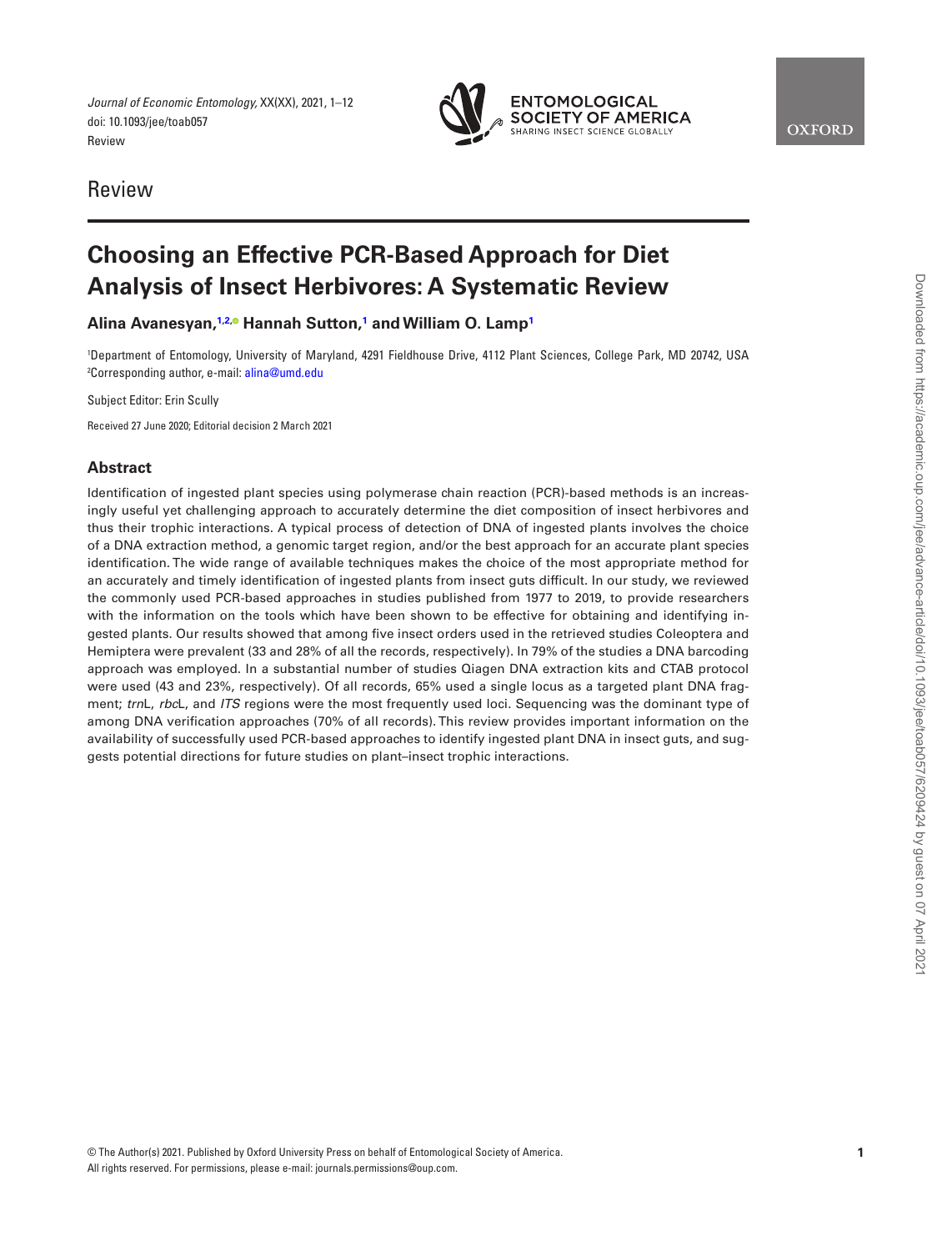

Various approaches are used to investigate insect diet and feeding preferences, including but not limited to direct observations and controlled feeding experiments [\(Siemann and Rogers 2003](#page-11-0), [Jogesh](#page-10-0)  [et al. 2008](#page-10-0), [Branson and Sword 2009](#page-9-0), [Fielding and Conn 2011,](#page-9-1) [Fan et al., 2013\)](#page-9-2), microscopical identification of ingested plants and pollen [\(Joern 1979](#page-10-1), [Joern 1983](#page-10-2), [Silberbauer et al. 2004\)](#page-11-1), stable isotope methods (see review by [Hood-Nowotny and Knols 2007\)](#page-10-3), and biochemical approaches ([Stephens et al. 2008\)](#page-11-2). Our review here focuses on molecular gut content analysis of insect herbivores, and here specifically on polymerase chain reaction (PCR)-based approaches, primarily DNA barcoding, to identify ingested plant species in insect guts.

DNA barcoding approaches have been identified to be highly useful to rapidly and accurately identify the diet composition of insect herbivores ([Miller et al. 2006](#page-10-4); [Jurado-Rivera et al. 2009](#page-10-5); [Valentini](#page-11-3)  [et al. 2009](#page-11-3); [Bafeel et al. 2012](#page-9-3); [Wallinger et al. 2012,](#page-11-4) [2013](#page-11-5); [Garcia-](#page-10-6)[Robledo et al. 2013;](#page-10-6) [Traugott et al. 2013;](#page-11-6) [Avanesyan 2014](#page-9-4); [Huang](#page-10-7)  [et al. 2017](#page-10-7); [De la Cadena et al. 2017;](#page-9-5) [Zhu et al. 2019](#page-11-7); [Avanesyan](#page-9-6)  [and Lamp 2020](#page-9-6)). These techniques allow us to identify ingested food plants, determine the feeding behavior of insect herbivores, and draw conclusions on the role of insects in trophic interactions. DNA barcoding approaches have many advantages over classical approaches by providing a better species resolution, as well as detection of plants which can be missed during field surveys [\(Valentini et al.](#page-11-3)  [2009](#page-11-3), [Hereward and Walter 2012,](#page-10-8) [Kitson et al. 2013](#page-10-9), [De la Cadena](#page-9-5)  [et al. 2017\)](#page-9-5). In particular, the use of high-throughput DNA sequencing can decipher complex multitrophic interactions of generalist insect species ([Taberlet et al. 2012,](#page-11-8) [Firlej et al. 2013,](#page-10-10) [Mollot et al. 2014,](#page-10-11) [Sow et al. 2020](#page-11-9)). Knowledge of diet composition is especially critical for understanding feeding preferences of invasive agricultural or forest pests, as well as detecting and predicting novel plant–insect associations [\(Garcia-Robledo et al. 2013,](#page-10-6) [González-Chang et al. 2016,](#page-10-12)

[Avanesyan and Lamp 2020\)](#page-9-6). This information also has important implications for biological control of weeds by determining the field host range of a potential biocontrol agent and ultimately reducing the use of herbicides [\(Frei et al. 2019](#page-10-13), [Ollivier et al. 2020\)](#page-10-14).

Typically, a DNA barcoding process involves the following steps: 1) plant DNA extraction, 2) amplification of the targeted plant DNA fragment, 3) validation of the presence of the amplified plant DNA fragment, 4) sequencing of the plant DNA fragment, and 5) plant species identification via comparison with reference databases. At each step of the DNA barcoding process, an investigator makes a choice about what tool, kit, targeted gene, or sequencing method to use. Previous studies demonstrated successful plant DNA detection from insect guts using various Qiagen DNA extraction kits [\(Pumarino et al. 2011](#page-11-10), [Hereward and Walter 2012,](#page-10-8) [Cooper et al.](#page-9-7)  [2016](#page-9-7), [Avanesyan and Lamp 2020](#page-9-6)) and CTAB protocols [\(Staudacher](#page-11-11)  [et al. 2011](#page-11-11), [Cooper et al. 2016](#page-9-7)). Several plant DNA loci, such as *trn*L, *rbc*L, *mat*K, and *ITS* (*ITS-1* and *ITS-2*) have been successfully utilized for amplification of ingested plant DNA ([Matheson](#page-10-15)  [et al. 2008,](#page-10-15) [Hereward and Walter 2012,](#page-10-8) [Garcia-Robledo et al.](#page-10-6)  [2013](#page-10-6), [Wang et al. 2019,](#page-11-12) [Avanesyan et al. 2021\)](#page-9-8). Both, sequencing a single DNA template using the Sanger approach (hereafter 'DNA barcoding') and metabarcoding using next-generation sequencing (NGS) technologies (hereafter 'metabarcoding') have been used in various studies to identify ingested plant species, explore source of honey and plant community composition, as well as infer various species interactions (e.g., [Hawkins et al. 2015,](#page-10-16) [Pornon et al. 2016,](#page-11-13) [Deiner et al. 2017](#page-9-9), [Matesanz et al. 2019,](#page-10-17) [Baksay et al. 2020;](#page-9-10) see also reviews by [González-Chang et al. 2016,](#page-10-12) [Dormontt et al. 2018,](#page-9-11) [Adamowicz et al. 2019](#page-9-12), [Kennedy et al. 2020\)](#page-10-18).

In addition to traditional DNA barcoding, diagnostic PCR assays involving the detection of products via amplification with plant-specific primers have been shown to be effective for both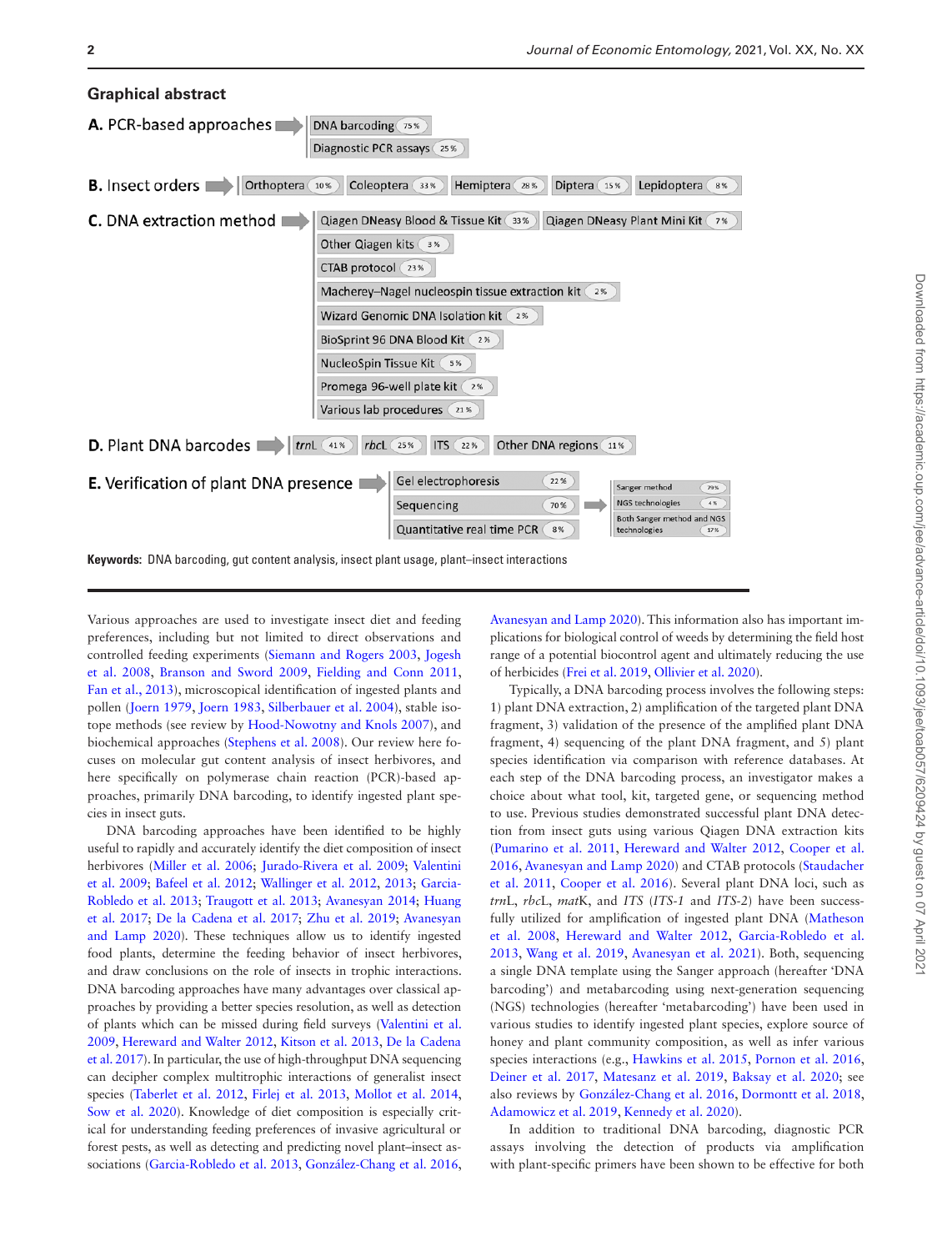

<span id="page-2-0"></span>**Fig. 1.** PRISMA flowchart: literature search and data extraction (modified from [Moher et al. 2009\)](#page-10-19).

aboveground insect herbivores (e.g., [Pumariño et al. 2011,](#page-11-10) [Wang](#page-11-14)  [2018](#page-11-14)) and belowground insect herbivores (e.g., [Staudacher et al.](#page-11-11)  [2011](#page-11-11), [Wallinger et al. 2012\)](#page-11-4). Such PCR assays are especially advantageous for confirming the diet of insect herbivores with a limited number of host plants ([Wang et al. 2018](#page-11-14)).

The wide range of available techniques makes the choice of the most appropriate method for an accurately and timely identification of ingested plants from insect guts difficult. To address this, we reviewed PCR-based approaches that were commonly used in dietary studies to identify the most promising tools for identifying ingested plant species. This information will help researchers to make wellfounded choices and design experimental protocols applicable to their specific research question and study species.

Specifically, we designed our study to help researchers in 1) gathering preliminary information necessary for successful detection of host plant DNA from an insect of interest, and 2) reducing troubleshooting time. In this review, we summarize available information

based on a systematic literature search (following [Moher et al.](#page-10-19)  [2009](#page-10-19)), using the keywords which researchers might typically use, and restricting the summary to studies with a successful identification of plants ingested by insects.

In our systematic review, we were specifically interested in the following questions:

(1) *What insect groups were used for detecting ingested plant species using a PCR-based approach?* Previous studies have demonstrated successful detection of ingested plants from guts of multiple insect species, including but not limited to the orders Coleoptera and Orthoptera ([Kishimoto-Yamada](#page-10-20)  [et al. 2013,](#page-10-20) [Staudacher et al. 2013](#page-11-15), [Avanesyan 2014,](#page-9-4) [Avanesyan and Culley 2015\)](#page-9-13), as well as Hemiptera ([Cooper](#page-9-7)  [et al. 2016,](#page-9-7) [2019](#page-9-14); [Avanesyan and Lamp 2020;](#page-9-6) [Avanesyan](#page-9-8)  [et al. 2021\)](#page-9-8). In this review, we explored the range of insect groups utilized.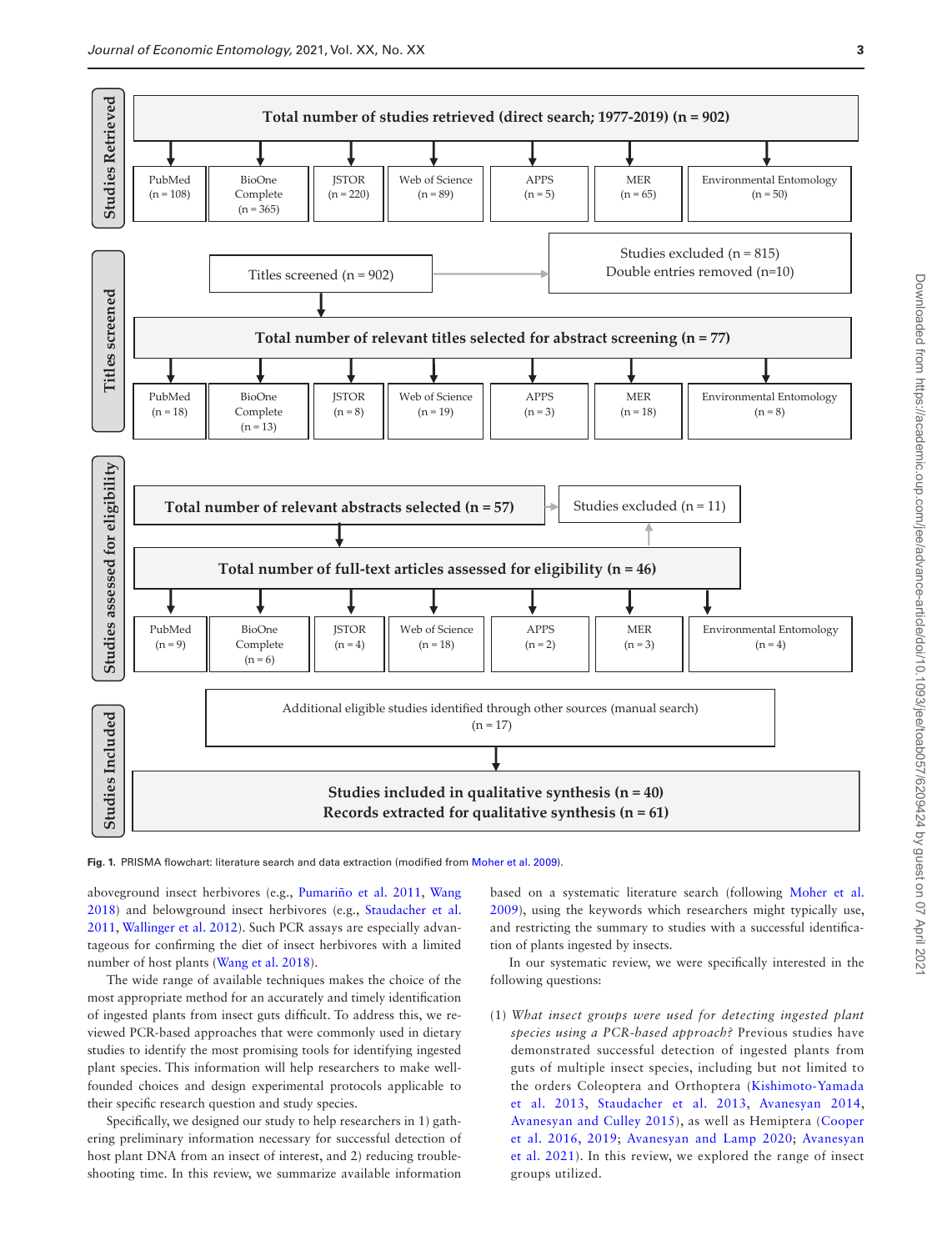- (2) *Which DNA extraction methods have been used for detecting plant DNA from insect guts*? In our study, we reviewed the DNA extraction methods which have been successfully used for plant DNA isolation from insect guts. We also addressed whether researchers tend to use a whole-body extract or isolated insect body parts for DNA extraction. For the purpose of this review, we also included studies which used insect regurgitates.
- (3) *Which DNA regions have been shown to allow for successful identification of plant species?* The choice of plant DNA regions certainly depends on multiple factors, including but not limited to a researcher's previous experience, available laboratory tools, study species, etc. [Hollingsworth et al. \(2011\)](#page-10-21) reviewed the most commonly used plant DNA barcodes from intact plants and discussed the discriminatory power for each targeted gene. However, the choice of plant DNA barcodes becomes more difficult when a researcher deals with ingested plants (i.e., degraded DNA). The balance between resistance of a targeted DNA fragment to degradation and a good species resolution is important but not always possible. In this review, we specifically focused on which plant DNA region(s) the authors found to be effective and whether a single locus or multiple loci are commonly used in such studies.
- (4) *How is the presence of the targeted plant DNA fragment verified?* It is critical to confirm that the targeted DNA fragment was amplified. A researcher can confirm the presence of a specific amplified DNA fragment by its length via gel electrophoresis or alternatively by performing BLAST comparisons against sequences in public databases such as NCBI GenBank or the Barcode of Life DataSystems (BOLD). Depending on a research question and previous work on the study species, the researcher might choose to follow another routine to validate the obtaining the targeted DNA fragment. We summarize the validation methods the authors used and discuss their applications.

Based on the results from previous studies and our own experience of choosing a specific approach, we expected that the retrieved studies would show a wide range of DNA extraction methods and targeted plant DNA loci. We also expected a DNA barcoding to be applied when the study species is a specialist insect; whereas metabarcoding could be the most often choice when the study

species is a polyphagous insect. We also suggest potential applications of using a PCR-based approach for diet analysis of agricultural insect pests.

## **Materials and Methods**

## Literature Search and Inclusion Criteria

For this study, we conducted literature search following the Preferred Reporting Items for Systematic Reviews and Meta-Analyses (PRISMA) guidelines ([Moher et al. 2009\)](#page-10-19) ([Fig. 1](#page-2-0)). First, we searched four databases (Web of Science, JSTOR, PubMed, and BioOne Complete) for relevant studies on molecular gut content analysis of insect herbivores published between 1 January 1977 and 30 September 2019. The year 1977 was chosen as the year of the development of Sanger's 'chain-termination' technique ([Sanger et al.](#page-11-16)  [1977](#page-11-16), [Heather and Chain 2016\)](#page-10-22). We searched for relevant studies using the following keywords: 'molecular' AND 'gut' AND 'content' AND 'analysis'; the search was then refined by keyword 'insects'.

In addition to these four databases which we used as the primary sources to search for relevant studies, we screened three journals (Environmental Entomology, Molecular Ecology Resources, and Applications in Plant Sciences) for the same time period using 'insect molecular gut content analysis' as a search query. By adding these three journals and using a slightly different combination of the keywords we intended to retrieve the studies which might have been missed during the primary search in the databases. Due to the focus of this review, only experimental research articles published in English were included in the screening. Using these search terms, we retrieved 902 articles in total; of those, 10 double entries were removed, and 77 relevant titles containing terms such as 'feeding', 'host plants', 'plant DNA', 'ingested plants', 'PCR', 'DNA barcoding', 'insect herbivores', or their combination were chosen for abstract screening. Based on abstract screening, 46 relevant articles were selected for further screening of full texts.

To include a study in our analysis, we used the following inclusion criteria:

(1) the study had to report successful detection of plant DNA from insect guts only (for the purpose of this review, the studies which



<span id="page-3-0"></span>**Fig. 2.** Number of studies relevant to using a DNA barcoding approach in insect gut content analysis published during 1977–2019: all retrieved studies (A), and percentage of studies that reported different research objectives (B).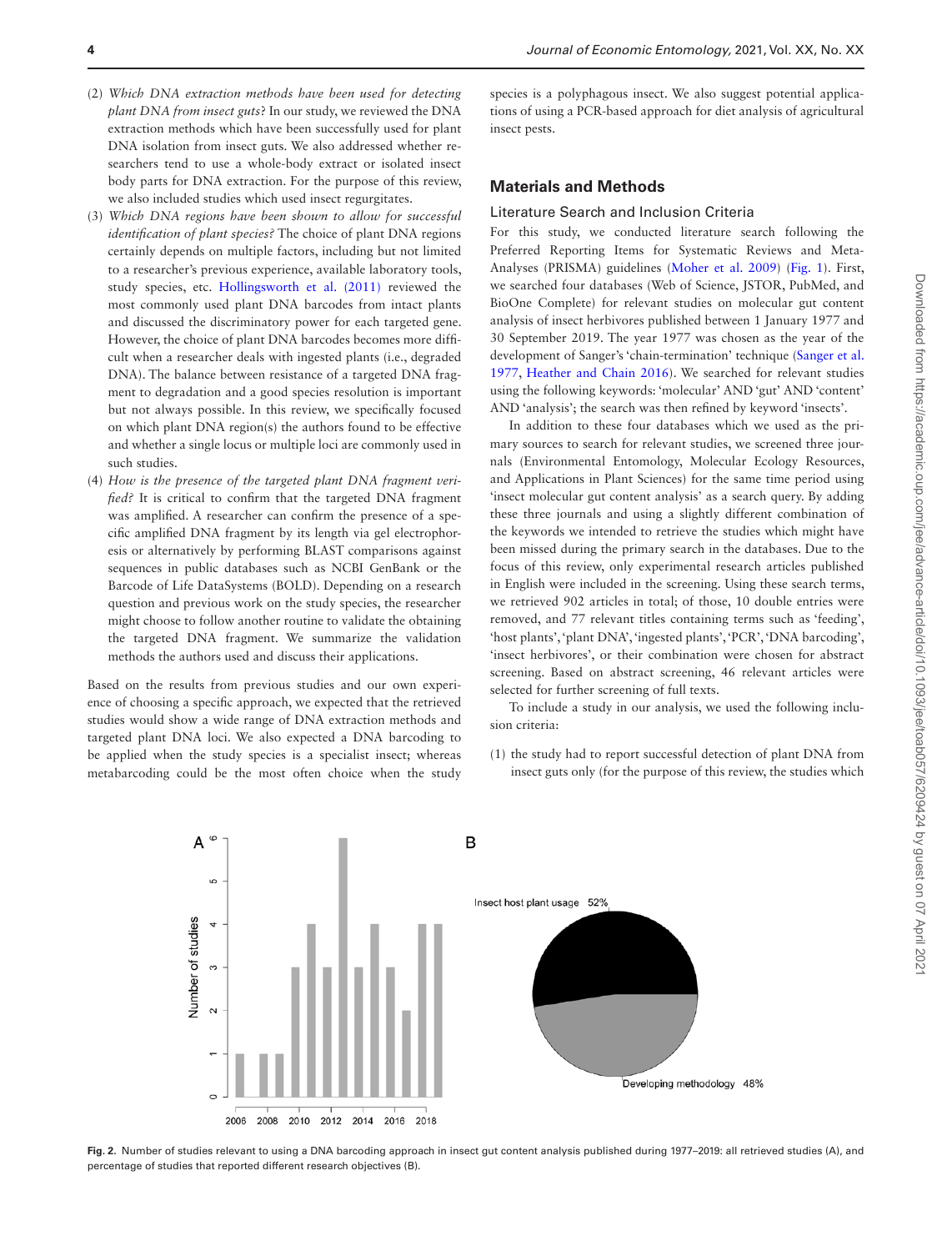

<span id="page-4-0"></span>**Fig. 3.** Percentage of studies that used various insect orders (A), various DNA extraction methods (B), and various plant DNA barcoding regions (C). (A) Mix orders include the following: Lepidoptera and Hemiptera [\(Pumarino et al.](#page-11-10)  [2011\)](#page-11-10); Orthoptera, Coleoptera, Hemiptera, and Lepidoptera [\(Matheson et al.](#page-10-15)  [2008](#page-10-15)). (B) Various kits include: Macherey–Nagel nucleospin tissue extraction kit [\(McClenaghan 2015\)](#page-10-23), Wizard Genomic DNA Isolation kit ([Lovejoy and](#page-10-24)  [Johnson 2014](#page-10-24)), Promega 96-well plate kit [\(Navarro et al. 2010](#page-10-25)), BioSprint 96 DNA Blood Kit [\(Wallinger et al. 2015](#page-11-18)), and NucleoSpin Tissue Kit ([Kajtoch](#page-10-26)  [2014,](#page-10-26) [Kajtoch and Mazur 2015](#page-10-27)). (C) Other DNA regions include: *mat*K ([Kajtoch](#page-10-26)  [2014\)](#page-10-26), short and long RAPD fragments amplified by primers OPA3, OPA4, OPB10, OPD3, pUC/M13F, BOXAIR, pehA#6, and pehA#3 [\(Latif et al. 2012\)](#page-10-28); a 169-bp region of plastid DNA amplified by strawberry-specific primers ([Diepenbrock et al. 2018\)](#page-9-15); multiplex PCR assays [\(Staudacher et al. 2013](#page-11-15)).

used plant DNA detection from insect feces or focused on DNA barcoding of honey and pollen were not included);

- (2) the study had to report the plant DNA region used for PCR amplification;
- (3) the study had to indicate an approach used to confirm successful plant DNA detection (i.e., method to validate the amplification of the targeted DNA region).

We expected that the keywords we used for the literature search might yield both the studies which employed a diagnostic PCR using specific primers and the studies that used a traditional DNA barcoding approach. We aimed to keep our literature search as close as possible to a typical literature search a researcher might use. Subsequently, all such studies were included in the analysis if they satisfied the inclusion criteria described above.

The authors' rationale for conducting a study and study objectives were not considered: the articles which focused on developing a method or using a method to decipher insect feeding preferences were included in the analysis. As a result, a total of 23 articles which satisfied all the inclusion criteria were selected for the analysis. Additionally, reference lists of these 23 articles were screened and nine eligible studies (i.e., secondary references) were added. Finally, five eligible studies were manually retrieved through ResearchGate, and three eligible unpublished studies from our own laboratory trials (two studies are now published) were added. As a result, 40 articles which satisfied all the inclusion criteria were used in our data analysis ([Fig. 1;](#page-2-0) [Supp Table S1](http://academic.oup.com/jee/article-lookup/doi/10.1093/jee/toab057#supplementary-data) [online only]).

#### Data Extraction

To investigate and summarize available information on the approaches which were used for detecting host plants ingested by insects, from each study we retrieved separate records which included: 1) one plant DNA region, applied to 2) one insect species, and 3) one validation method used for this plant DNA region and insect species. As in some studies several plant regions were used for more than one insect species, we retrieved a total of 61 records from 40 articles [\(Fig. 1;](#page-2-0) [Supp Table S2](http://academic.oup.com/jee/article-lookup/doi/10.1093/jee/toab057#supplementary-data) [online only]). Additionally, the following information was extracted from each article: the purpose of the study (developing a method or investigating insect feeding preferences), insect order, number of plant DNA loci used, validation method (an approach used to confirm successful amplification of the targeted DNA region), and sequencing approach, if used (a DNA barcoding or metabarcoding) [\(Supp Table S1](http://academic.oup.com/jee/article-lookup/doi/10.1093/jee/toab057#supplementary-data) [online only]). Additionally, we also extracted the following data: DNA extraction method, body parts used, and kind of plant DNA locus used ([Supp Table S2](http://academic.oup.com/jee/article-lookup/doi/10.1093/jee/toab057#supplementary-data) [online only]).

#### Data Analysis

All data on insect orders, DNA extraction method, PCR amplification, and validation methods were synthesized using proportions, and the prevalence of studies reporting of a certain approach or tool was determined using a binomial test. Kruskal–Wallis test was used to determine the difference between the number of studies published at different time periods. The differences among validation methods, targeted genes, and extraction methods in application to different insect feeding guilds were determined using Pearson's chi-squared test and *MASS* package in R. All the data analysis was conducted in R, v.3.4.3 ([R Core Team 2014](#page-11-17)).

## **Results**

#### Focus of the Studies and Insect Orders

Identified 40 articles, which met the inclusion criteria, were published between 2006 and 2019; number of publications ranged from 1 to 5 per year ([Fig. 2A\)](#page-3-0). The number of studies published between 2011 and 2019 were significantly prevalent ( $\chi^2$  = 6.124, df = 1, P = 0.01334). Studies aiming to develop a method and explore insect host plant usage were almost equally presented [\(Fig. 2B](#page-3-0)); 75% of the studies utilized a DNA barcoding approach and 25% employed diagnostic PCR assays [\(Supp Table S2](http://academic.oup.com/jee/article-lookup/doi/10.1093/jee/toab057#supplementary-data) [online only]).

Five insect orders were primarily used in the studies: Orthoptera, Coleoptera, Hemiptera, Diptera, and Lepidoptera; Coleoptera and Hemiptera were significantly prevalent (61% of all records; binomial test:  $P = 0.0003$ ; [Fig. 3A\)](#page-4-0). Two studies used a mix of insect species from these five orders: various species from Lepidoptera and Hemiptera [\(Pumarino et al. 2011\)](#page-11-10); and various species from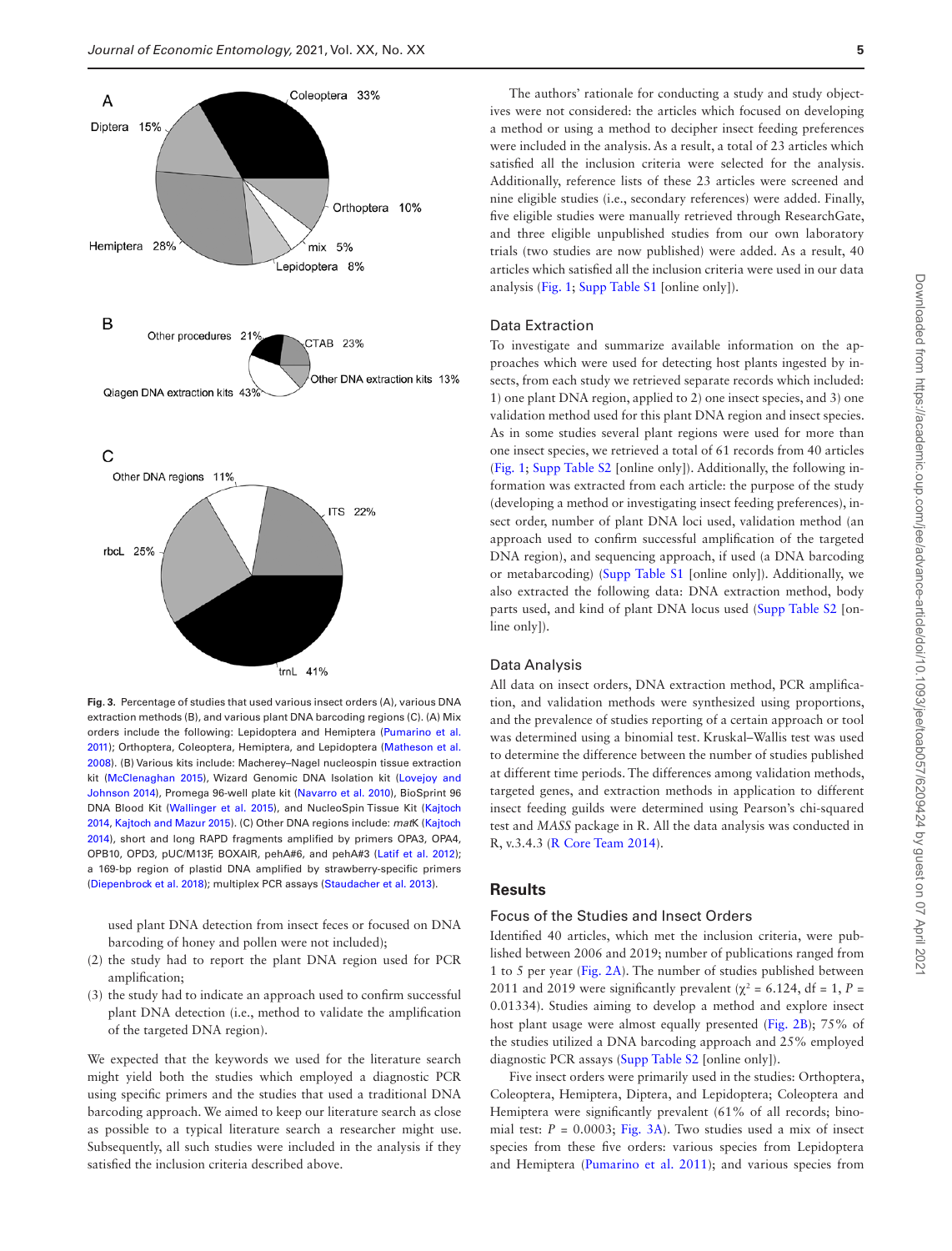| Author, year                   | Insect order | Primer sequences $(5'–3')$                                           | Amplicon<br>sizes (bp) |  |
|--------------------------------|--------------|----------------------------------------------------------------------|------------------------|--|
| Avanesyan and Lamp (2020)      | Hemiptera    | rbcLaF: ATGTCACCACAAACAGAGACTAAAGC                                   | 530                    |  |
| Cooper et al. (2019)           | Hemiptera    | rbcLaR: GTAAAATCAAGTCCACCRCG<br>B49873-e: GGTTCAAGTCCCTCTATCCC       | $400 - 600$            |  |
|                                |              | A50272-F: ATTTGAACTGGTGACACGAG<br>B49317-c: CGAAATCGGTAGACGCTACG     |                        |  |
|                                |              | A49855-d: GGGGATAGAGGGACTTGAAC                                       |                        |  |
|                                |              | ITS2F: ATGCGATACTTGGTGTGAAT                                          |                        |  |
|                                |              | ITS3R: GACGCTTCTCCAGACTACAAT                                         |                        |  |
| Cooper et al. (2016)           | Hemiptera    | trnL575F: CGACCCCCTTTCCTTAGCG                                        | 180                    |  |
|                                |              | trnL755R: TCGGGAATCATTCAACTAGGGA                                     |                        |  |
| García-Robledo et al. (2013)   | Coleoptera   | ITS4_Rev: GCATATCAATAAGCGGAGGA                                       | 360                    |  |
|                                |              | ITS3_Rev: ATTGTAGTCTGGAGAAGCGTC                                      |                        |  |
|                                |              | ITS2-2_For: ATGCGATACTTGGTGTGAAT                                     |                        |  |
|                                |              | rbcL_F: ATGTCACCACAAACAGAGACTAAAGC                                   | N/A                    |  |
|                                |              | rbcL_Rev: GTAAAATCAAGTCCACCRCG                                       |                        |  |
|                                |              | rbcL_230_Rev: TTACCAGYCTTGATCGTTACAAAGG                              |                        |  |
|                                |              | rbcL_260_For: CTTTGTAACGATCAAGRCTGGTAAG                              |                        |  |
|                                |              | psbA: GTTATGCATGAACGTAATGCTC                                         | N/A                    |  |
| Hereward and Walter (2012)     | Hemiptera    | trnH: CGCGCATGGTGGATTCACAATCC<br>trnL e B49873: GGTTCAAGTCCCTCTATCCC | $161 - 567$            |  |
|                                |              | trnF f A50272: ATTTGAACTGGTGACACGAG                                  |                        |  |
| Hereward et al. (2013)         | Hemiptera    | c A49325: CGAAATCGGTAGACGCTACG                                       | 400,600                |  |
|                                |              | d B49863: GGGGATAGAGGGACTTGAAC                                       |                        |  |
| Jurado-Rivera et al. (2009)    | Coleoptera   | c A49325: CGAAATCGGTAGACGCTACG                                       | 313-581                |  |
|                                |              | d B49863: GGGGATAGAGGGACTTGAAC                                       |                        |  |
| Kajtoch (2014)                 | Coleoptera   | 1F: ATGTCACCACAAACAGAAAC                                             | 400                    |  |
|                                |              | 636F: GCGTTGGAGAGATCGTTTCT                                           |                        |  |
|                                |              | rbcL-724R: TCGCATGTACCTGCAGTAGC                                      |                        |  |
|                                |              | A49325: CGAAATCGGTAGACGCTACG                                         |                        |  |
|                                |              | B49863: GGGGATAGAGGGACTTGAAC                                         |                        |  |
| Kajtoch and Mazur (2015)       | Coleoptera   | A49325: CGAAATCGGTAGACGCTACG                                         | 343-574                |  |
|                                |              | B49863: GGGGATAGAGGGACTTGAAC                                         |                        |  |
|                                |              | A49425: GGGCAATCCTGAGCCAA                                            |                        |  |
|                                |              | B49466: CCATTGAGTCTCTGCACCTATC                                       |                        |  |
| Kitson et al. (2013)           | Coleoptera   | A49325: CGAAATCGGTAGACGCTACG                                         | 255-409                |  |
|                                |              | M13(-21) B49863: TGTAAAACGACGGCCAGTGGGGATA                           |                        |  |
|                                |              | GAGGGACTTGAAC                                                        |                        |  |
|                                |              | H-rev: GATAGGTGCAGAGACTCAATG                                         |                        |  |
| Kishimoto-Yamada et al. (2013) | Coleoptera   | rbcLa forward: ATGTCACCACAAACAGAGACTAAAGC                            | 547-553                |  |
| Lovejoy and Johnson (2014)     |              | rbcLa reverse: GTAAAATCAAGTCCACCRCG<br>trnL-c: CGAAATCGGTAGACGCTACG  | $300 - 600$            |  |
|                                |              | trnL-d: GGGGATAGAGGGACTTGAAC                                         |                        |  |
| Matheson et al. (2008)         |              | Coleoptera Hemiptera rbcL19: AGATTCCGCAGCCACTGCAGCCCCTGCTTC          | 157                    |  |
|                                |              | rbcLZ1: ATGTCACCACAAACAGAGACTAAAGCAAGT                               |                        |  |
| Navarro et al. (2010)          | Coleoptera   | c A49325: CGAAATCGGTAGACGCTACG                                       | 379-609                |  |
|                                |              | d B49863: GGGGATAGAGGGACTTGAAC                                       |                        |  |
| Wang et al. (2017)             | Hemiptera    | $trn$ L- $trn$ F                                                     |                        |  |
|                                |              | Cotton:                                                              | 236                    |  |
|                                |              | Forward: GTTGAAGAAAGAATCGAATAGAATAG                                  |                        |  |
|                                |              | Reverse: ATAGACAGCAAACGGGCTTT                                        |                        |  |
|                                |              | Mungbean:                                                            | 199                    |  |
|                                |              | Forward: ATGTCAATACCGACAACAATGAA                                     |                        |  |
|                                |              | Reverse: AAATCCAAATTCCAATTTAGTTG                                     |                        |  |
| Wang et al. (2019)             | Hemiptera    | psbA: GTTATGCATGAACGTAATGCTC                                         | 430                    |  |
|                                |              | trnH: CGCGCATGGTGGATTCACAATCC                                        |                        |  |
|                                |              | rbcL_F: ATGTCACCACAAACAGAGACTAAAGC rbcL_Rev:                         | 599                    |  |
|                                |              | <b>GTAAAATCAAGTCCACCRCG</b>                                          |                        |  |
|                                |              | ITS1-F-rc*: GACTCTCGGCAACGGATATC                                     | 410                    |  |
|                                |              | ITS4: TCCTCCGCTTATTGATATGC                                           |                        |  |

<span id="page-5-0"></span>

|  | <b>Table 1.</b> Primer sequences (5'–3') reported for detecting trnL, rbcl, and ITS regions in Coleoptera and Hemiptera |  |  |  |  |
|--|-------------------------------------------------------------------------------------------------------------------------|--|--|--|--|
|--|-------------------------------------------------------------------------------------------------------------------------|--|--|--|--|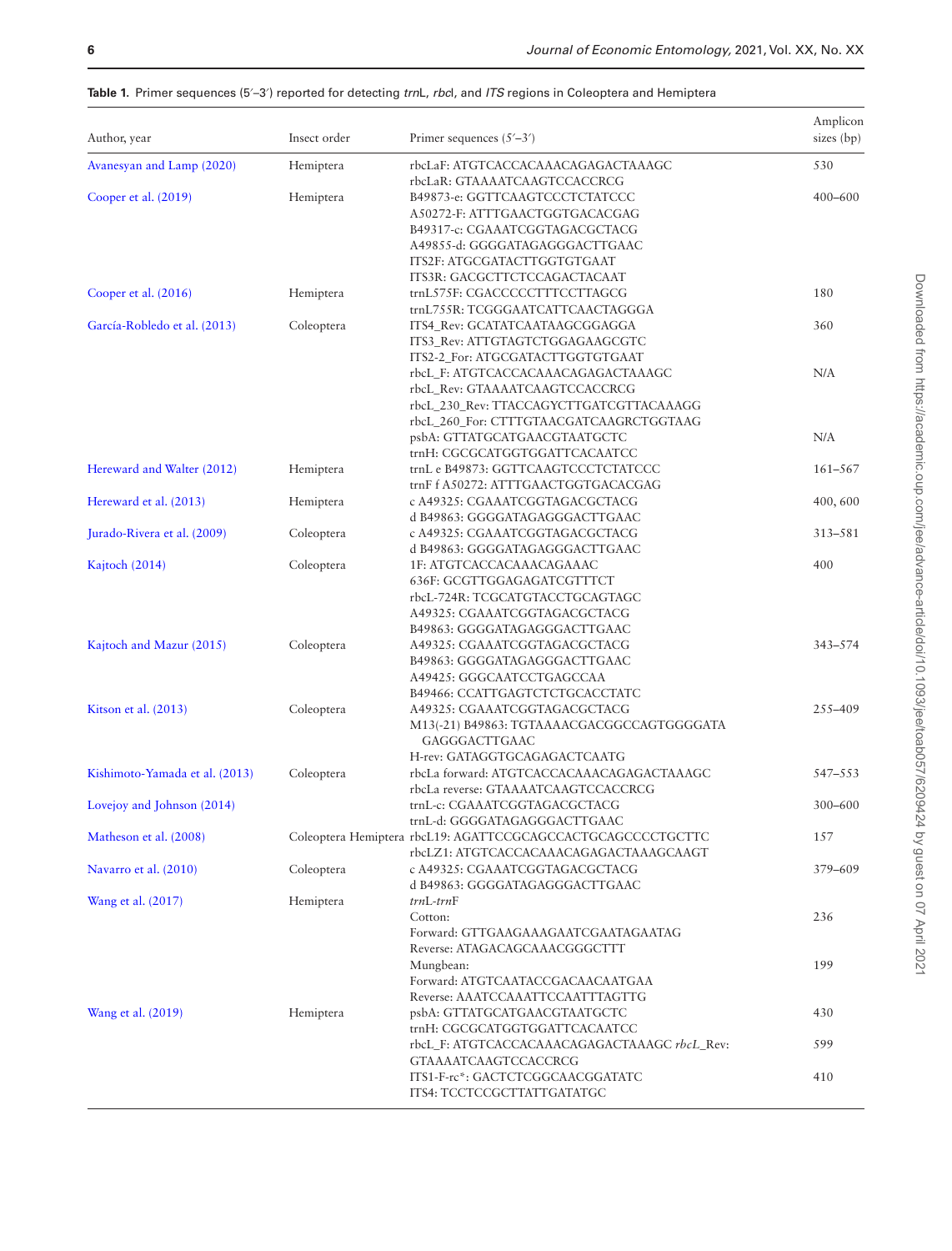

<span id="page-6-0"></span>**Fig. 4.** DNA verification methods used in retrieved relevant studies: percentage of studies used various DNA verification methods (A), and percentage of studies used a DNA barcoding, metabarcoding, and both approaches (B).

Orthoptera, Coleoptera, Hemiptera, and Lepidoptera ([Matheson](#page-10-15)  [et al. 2008](#page-10-15)).

#### Choice of DNA Extraction Method

A substantial number of the retrieved records (54%) used various DNA extraction kits, primarily from Qiagen (43% of all the records) [\(Fig. 3B\)](#page-4-0). Other studies employed DNA extraction kits such as (as reported by the authors) Macherey–Nagel nucleospin tissue extraction kit ([McClenaghan 2015\)](#page-10-23), Wizard Genomic DNA Isolation kit ([Lovejoy](#page-10-24)  [and Johnson 2014](#page-10-24)), Promega 96-well plate kit ([Navarro et al. 2010](#page-10-25)), BioSprint 96 DNA Blood Kit ([Wallinger et al. 2015](#page-11-18)), and NucleoSpin Tissue Kit ([Kajtoch 2014](#page-10-26), [Kajtoch and Mazur 2015\)](#page-10-27). The rest of the retrieved records used a CTAB-based protocol or developed other extraction procedures (23 and 21%, respectively) [\(Fig. 3B](#page-4-0)). Other procedures were described as the DNA extractions using the reagents available in a laboratory [\(Matheson et al. 2008](#page-10-15); [Junnila et al. 2010,](#page-10-30) [2011;](#page-10-31) [Latif](#page-10-28)  [et al. 2012](#page-10-28); [García-Robledo et al. 2013;](#page-10-6) [Hereward et al. 2013,](#page-10-29) [Huang](#page-10-7)  [et al. 2017\)](#page-10-7). Regarding DNA extraction, the number of studies with insect whole-body extraction was significantly prevalent (64% of all records; binomial test:  $P = 0.006$ ). Other options included: isolated guts, various body parts (e.g., thorax), and regurgitates.

#### Choice of Plant DNA Barcode

On average, one to three plant DNA loci were used in the reviewed studies; the number of those which used a single locus was significantly prevalent (65% of all records; binomial test:  $P = 0.006$ ). The plant DNA regions which were used more often included: *trn*L (41% of the studies), *rbc*L (25%), and *ITS* (22%) [\(Fig. 3C](#page-4-0)). Primer sequences used to detect various portions of these DNA regions in gut contents of Coleoptera and Hemiptera are presented in [Table 1.](#page-5-0) Other DNA regions were: *mat*K ([Kajtoch 2014](#page-10-26)); the plastid gene *ycf*1 ([Diepenbrock et al. 2018](#page-9-15)); and specific primers located in the *trn*T–*trn*F region [\(Staudacher et al. 2013\)](#page-11-15), as well as short and long RAPD fragments amplified by primers OPA3, OPA4, OPB10, OPD3, pUC/M13F, BOXAIR, pehA#6, and pehA#3 ([Latif et al. 2012\)](#page-10-28).

#### Verification of Plant DNA Presence

The prevalent number of studies used sequencing to validate the amplification of the targeted plant DNA fragment (70% of all records; binomial test:  $P < 0.0001$  ([Fig. 4A\)](#page-6-0). The rest of the studies employed a diagnostic PCR (30%); of these, most studies conducted gel electrophoresis as a final step of the experimental procedures [\(Fig.](#page-6-0)  [4A\)](#page-6-0). DNA barcoding was significantly prevalent (79% of all records; binomial test: *P* < 0.0001); 17% of studies used both a DNA barcoding using Sanger method and metabarcoding using various NGS technologies [\(Fig. 4B\)](#page-6-0). Interestingly, validation methods significantly differed among the studies which amplified different plant DNA loci ( $\chi^2$  = 24.673, df = 9, *P* = 0.003): most of the studies which used *trn*L, *rbc*L, and *ITS* genes (96, 93, and 63%, respectively) used sequencing as a validation method, while 80% of studies which used other plant DNA regions used gel electrophoresis as a validation method.

#### **Discussion**

In this study, we explored PCR-based approaches that researchers commonly used for diet analysis of insect herbivores. We were specifically interested in retrieving records of successful detection of ingested plant DNA from insect guts published between 1977 and 2019. Our main goal was to review the chosen approaches and to provide researchers with a brief summary of the available information on the most often used tools, kits, and targeted plant genes for detecting ingested plants from insect guts, which ultimately helps the researchers make an informed choice for the most suitable tool for their specific research question.

#### Retrieved Studies, Studies' Focus, and Insect Orders

Since only studies that reported successful plant DNA detection from insect guts were included in our data analysis, such a relatively small number of studies published during 1977–2019 may be associated with challenges accompanying the process of detection of ingested plant DNA, and unsuccessful attempts were not published.

The choice of the study species and incorporating DNA barcoding tools certainly depends on a researcher's goals and the research focus. [Kajtoch and Mazur \(2015\),](#page-10-27) for example, indicated that they chose the weevil, *Centricnemus leucogrammus* (Germar, 1824) (Coleoptera: Curculionidae) for their study as a well-explored species in terms of ecology and which feeding preferences was intensively explored using molecular biology tools. The authors advanced this knowledge in their study by exploring feeding activity of *C. leucogrammus* under harsh environmental conditions using DNA barcoding tools [\(Kajtoch and Mazur 2015\)](#page-10-27). The prevalence of study species of the orders Coleoptera and Hemiptera, many of which are important agricultural pests and/ or potential biocontrol agents were somewhat expected. From the plant DNA perspective, the leaf-grazing species of the order Coleoptera, as well as their larvae, are potentially a convenient study system due to less destroyed DNA of ingested plants compared to that in the guts of fluid-feeding insects ([Cooper et al.](#page-9-7)  [2016,](#page-9-7) [Avanesyan and Lamp 2020](#page-9-6), [Gonella et al. 2020](#page-10-32)). As for Hemiptera, many species of this order are economically important agricultural pests [\(Sethusa et al. 2014](#page-11-20)), some are vector species [\(Cooper et al. 2016,](#page-9-7) [2019;](#page-9-14) [Cavalieri et al. 2019](#page-9-16)), and therefore, they represent valuable study species. Among the retrieved studies, [Wang et al. \(2018\)](#page-11-14), for example, focused on the bug, *Apolygus lucorum* (Meyer-Dür) (Hemiptera: Miridae), a highly mobile pest of cotton and other crops; [Lovejoy and Johnson \(2014\)](#page-10-24) used the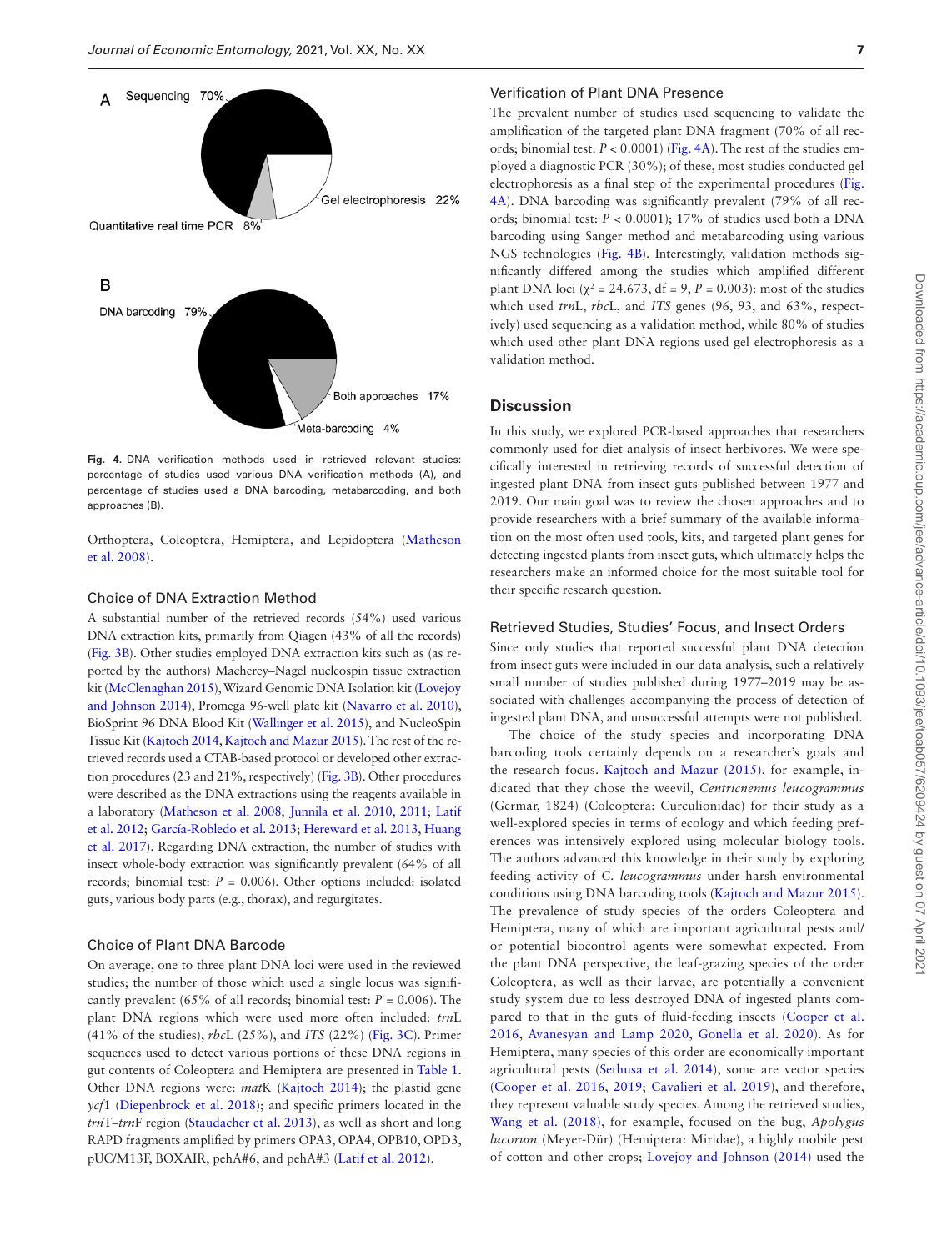invasive kudzu bug, *Megacopta cribraria* (Fabricius) (Hemiptera: Plataspidae), an important pest of various legumes. Despite the substantial number of studies on Hemiptera, several authors emphasized the challenges associated with detection of plant DNA from piercing–sucking insects; among which a potential lack of plant tissue in insect guts and limited knowledge on stylet penetration through the plant tissue [\(Cooper et al. 2016,](#page-9-7) [2019](#page-9-14); [Avanesyan](#page-9-6)  [and Lamp 2020;](#page-9-6) [Avanesyan et al. 2021](#page-9-8)). We did not find, however, that the insect species which were easier to handle in terms of molecular gut content analysis were often chosen as study species. Future studies might focus on insect species which were less often used in the gut content analysis, such as lepidopterans, and develop DNA barcoding protocols applicable to these species.

#### Choice of DNA Extraction Method

A wide variety of extraction methods was used in the retrieved studies: studies which used 'ready-to-go' extraction kits and studies which developed the extraction procedures were almost equally presented. Such a variety of extraction methods can be explained by at least three factors: 1) investigating unique study species, 2) specific research goals (whether it is developing a method or deciphering diet composition), and 3) needs and funds of a research team.

Both, plant DNA extraction kit (DNeasy Plant Mini Kit) and insect DNA extraction kit (DNeasy Blood & Tissue Kit) worked well for the purpose of the studies. The plant DNA extraction kit apparently worked best with the leaf-grazing insect species of a relatively large size, such as grasshoppers ([Avanesyan 2014,](#page-9-4) [Avanesyan](#page-9-13)  [and Culley 2015](#page-9-13)). In grasshopper gut contents the ingested plant DNA can be preserved and detected for up to 22 h postconsumption [\(Avanesyan 2014](#page-9-4)). Additionally, the DNA extraction method was not associated with the insect orders which were used in the studies; which is valuable information for researchers who overcome challenges working with fluid-feeding insects.

The prevalence of studies which used an insect whole-body extract to amplify ingested plant DNA can be explained by convenience of DNA extraction process as this limits the time needed for sample preparation for extraction [\(Jurado-Rivera et al. 2009](#page-10-5)). Also, using a whole-body extract may be an easier option when researchers work with relatively small insects, such as the spotted wing drosophila, *Drosophila suzukii* (Matsumura) (Diptera: Drosophilidae) ([Briem et al. 2018](#page-9-17)), or potato psyllid, *Bactericera cockerelli* (Sulc) (Hemiptera: Triozidae) [\(Cooper et al. 2016,](#page-9-7) [2019](#page-9-14)). Some of the studies pointed out, however, that using a whole-body extract may increase risk of contamination of insect body surface with host plant DNA (e.g., [Briem et al. 2018](#page-9-17)). Even though this issue can be addressed by emerging an insect in a bleach solution ([Cooper](#page-9-7)  [et al. 2016](#page-9-7); [Avanesyan and Lamp 2020\)](#page-9-6), future studies might further explore this issue and determine whether the amount of plant DNA on insect surface differs between leaf-grazing insects and fluidfeeders, to increase yield of targeted DNA.

### Choice of Plant DNA Region

PCR has been shown to be the most common molecular method for determining diet composition and evaluating trophic interactions in the agricultural settings [\(González-Chang et al. 2016\)](#page-10-12). Dormontt et al. in their review of DNA barcoding applications ([2018\)](#page-9-11) indicated several loci which are routinely used in DNA barcoding of plant species, such as *rbc*L, *mat*K, *ITS*, and *psb*A–*trn*His. Similar to the previous studies (e.g., [Matheson et al. 2008;](#page-10-15) [Kress et al. 2009](#page-10-33); [Kajtoch and Mazur 2015\)](#page-10-27), we found that *trn*L and *rbc*L are the two most often used plant DNA barcodes.

The *trn*L region was first suggested by [Taberlet et al. \(1991\),](#page-11-21) and since then was widely used for various ecological studies focusing on determining insect associations with their host plants ([Jurado-Rivera](#page-10-5)  [et al. 2009,](#page-10-5) [Navarro et al. 2010](#page-10-25), [Staudacher et al. 2011,](#page-11-11) [Avanesyan](#page-9-4)  [2014](#page-9-4), [Avanesyan and Culley 2015](#page-9-13), [Wallinger et al. 2015](#page-11-18), [Avanesyan](#page-9-8)  [et al. 2021](#page-9-8)). A substantial portion of the retrieved studies used the universal primers proposed by [Taberlet et al. \(1991\)](#page-11-21) [\(Table 1](#page-5-0)). It has also been demonstrated in the previous studies that the *trn*L intron is relatively tolerant to degradation and it can provide a higher species resolution than *rbc*L gene [\(Kress et al. 2009](#page-10-33), [Sundari and](#page-10-33)  [Papuangan 2019\)](#page-10-33). In our previous study on the spotted lanternfly, however, we were not able to successfully amplify a *trn*L region, while *rbc*L gene provided a good amplification and species resolution [\(Avanesyan and Lamp 2020](#page-9-6)). To improve taxonomic resolution of a specimen, multiple loci can be combined ([Kress et al.](#page-10-33)  [2009](#page-10-33), [Li et al. 2017](#page-10-34), [Zhu et al. 2019\)](#page-11-7). Keeping in mind differences in species resolution provided by *trn*L and *rbc*L genes ([Kress et al.](#page-10-33)  [2009](#page-10-33), [Sundari and Papuangan 2019](#page-10-33), [Avanesyan and Lamp 2020\)](#page-9-6), a researcher may want to make choice to better address the goal of the study—whether it is plant species identification, or confirmation of plant consumption.

Additionally, when the ingested plant DNA is a DNA source, the DNA is more likely degraded, and amplification of long DNA regions can be challenging ([Dormontt et al. 2018\)](#page-9-11). This can pose limitation for utilizing metabarcoding as some sequencing platform can have shorter sequence read length than some of the long DNA barcoding loci; as a result, only partial sequence can be obtained [\(Dormontt et al. 2018\)](#page-9-11). Some authors suggested using short but informative loci if metabarcoding approach is chosen by a researcher [\(Coissac et al. 2012](#page-9-18), [Dormontt et al. 2018\)](#page-9-11).

## Verification and Identification of Plant DNA Presence

The most important step toward successful identification of plants is a validation of the presence of the targeted DNA template in the PCR product: this step not only provides the results but ultimately demonstrates the effectiveness of the utilized PCR-based approach. Obtaining a DNA sequence is critical for plant species identification, and many sequencing procedures become more accessible for the researchers [\(Stein et al. 2014\)](#page-11-22). The observed prevalence of the studies which used a DNA barcoding using Sanger method (79%) can be explained by high utilization of specialist insects as study species, as well as using direct feeding assays. Sanger sequencing was the first method used for DNA barcoding of insect host plants [\(Kajtoch and](#page-10-27)  [Mazur 2015\)](#page-10-27); it has also been a relatively cheap method with regard to sample submission (especially when submitting a large number of individual samples) compared to metabarcoding [\(Wallinger et al.](#page-11-4)  [2012](#page-11-4)). Despite its effectiveness demonstrated in the retrieved studies, Sanger method is limited to the identification of only one species only within a single reaction [\(Kajtoch and Mazur 2015](#page-10-27)). So, while a DNA barcoding is effective for work with specialist insects, it is impossible to apply it for polyphagous insect species which require sequencing multiple amplicons [\(Kajtoch and Mazur 2015,](#page-10-27) [Avanesyan and Lamp 2020](#page-9-6)). This limitation can be partially overcome if a researcher, for example, design the primers which amplify multiple amplicons of different length within the same reaction [\(Wallinger et al. 2012](#page-11-4)). However, metabarcoding is certainly highly efficient to address this issue; it has also been advantageous for identification of various plant food sources under natural conditions (e.g., [Briem et al. 2018,](#page-9-17) [Pitteloud et al. 2020,](#page-10-35) [Zhang et al. 2021](#page-11-23)). Also, pollen DNA metabarcoding, which was outside of the focus of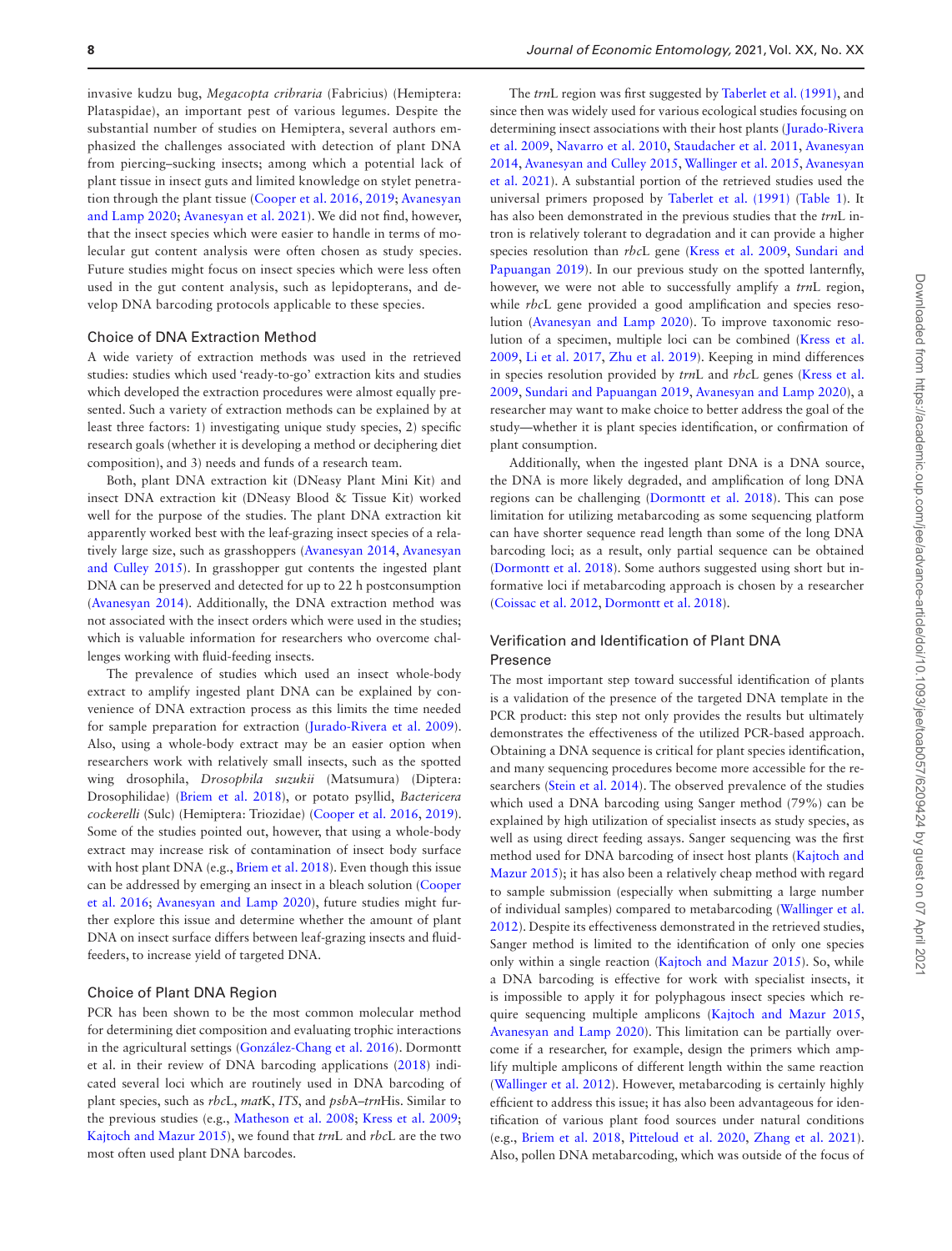





<span id="page-8-0"></span>**Fig. 5.** Summary of the results of the systematic review of the retrieved studies on detection of ingested plants from insect guts using PCR-based approaches. The presented results include: overall PCR-based approaches (A), insect orders (B), DNA extraction methods (C), plant DNA barcodes (D), and approaches the studies used to verify the obtaining of the targeted plant DNA fragment (E). The results demonstrated the prevalence of a DNA barcoding (A), using insects of Coleoptera and Hemiptera orders (B), utilizing 'ready-to-go' DNA extraction kits (C), amplifying plant DNA loci such as *trn*L, *rbc*L, and *ITS* (D), and performing sequencing, particularly Sanger sequencing, as a validation method (E).

the present manuscript, is a promising research direction (please see a review by [Evans and Kitson 2020](#page-9-19)), which can be applied even to historic insect specimens (e.g., [Gous et al. 2021](#page-10-36)).

Our review also indicates that metabarcoding approach was used for polyphagous insect herbivores and here primarily for the analysis of field-collected individuals [\(McClenaghan et al. 2015\)](#page-10-23). In this context, the targeted genes *trn*L, *rbc*L, and *ITS* were most frequently used as target loci since there are numerous sequences available in public databases such as NCBI GenBank. Looking at the expected development in this area, it is to be expected that metabarcoding will gain even more importance for the investigation of the feeding behavior of polyphagous insects at a high resolution in the future. Using this approach, a researcher cannot only identify the range of consumed plants, but also the identity of the insects in parallel.

## Potential Applications of PCR-Based Approaches for Diet Analysis of Agricultural Insect Pests

Insect herbivores, both generalists and specialists, represent an important part of agricultural food webs, often damaging crop plants and causing substantial economic problems; the estimated annual costs associated with only non-native crop arthropod pests are \$13.9 billion ([Pimentel et al. 2005\)](#page-10-37). [González-Chang et al. \(2016\)](#page-10-12), in their review of molecular techniques used to study trophic interactions in agricultural systems, emphasized the importance of using molecular tools for analysis of food webs, discovering rare or cryptic interactions, as well as understanding the effect of landscape complexity on species interactions. Below we briefly indicate a few specific applications of PCR-based approaches for detecting ingested plants from insect guts that researchers could utilize in the agricultural setting, along with several examples from previous studies.

First, PCR-based approaches are extremely valuable for the analysis of diet composition of generalist species ([Sow et al. 2020](#page-11-9)). In diet analysis, metabarcoding of ingested plant species becomes especially advantageous [\(McClenaghan et al. 2015\)](#page-10-23) as it is highly effective for the analysis of complex food webs ([González-Chang et al.](#page-10-12)  [2016](#page-10-12)) and for investigating feeding activity of highly polyphagous pests [\(Avanesyan and Lamp 2020,](#page-9-6) [Pitteloud et al. 2020](#page-10-35), [Zhang et al.](#page-11-23)  [2021](#page-11-23)). Thus, [Pitteloud et al. \(2020\)](#page-10-35) have successfully utilized a DNA metabarcoding method to investigate changes in plant–Orthoptera interactions across several elevational gradients.

Exploring pest migration between crop plants is another valuable application of plant DNA detection from insect guts. [Wang et al.](#page-11-19)  [\(2017](#page-11-19), [2018,](#page-11-14) [2019\)](#page-11-12) in series of experiments with the polyphagous mirid bug *A. lucorum* (Heteroptera: Miridae) successfully demonstrated utilization of DNA barcoding of plants ingested by this insect pest for determining the consumption of novel food plants and migration of *A. lucorum* between cotton (*Gossypium hirsutum* L.) and mungbean (*Vigna radiata* (L.) Wilczek).

The safety of biological control and a better understanding of interactions between weeds and potential biocontrol agents is yet another venue for utilizing PCR-based approaches. Biocontrol agents directly or indirectly could consume nontarget species ([Willis and](#page-11-24)  [Memmott 2005\)](#page-11-24). Accurate detection and confirmation of the ingested food plants using PCR-based methods is a valuable tool to 'track' trophic interactions in the agricultural environment and to identify a promising biocontrol candidate [\(Ollivier et al. 2020](#page-10-14)). [Frei](#page-10-13)  [et al. \(2019\)](#page-10-13) in their study with carabid beetles found that weed seeds were a substantial part of carabid diet and demonstrated a potential of carabid beetles for biocontrol of weeds.

Finally, using DNA barcoding approaches can be very helpful for exploring host-finding process by agricultural pests. It becomes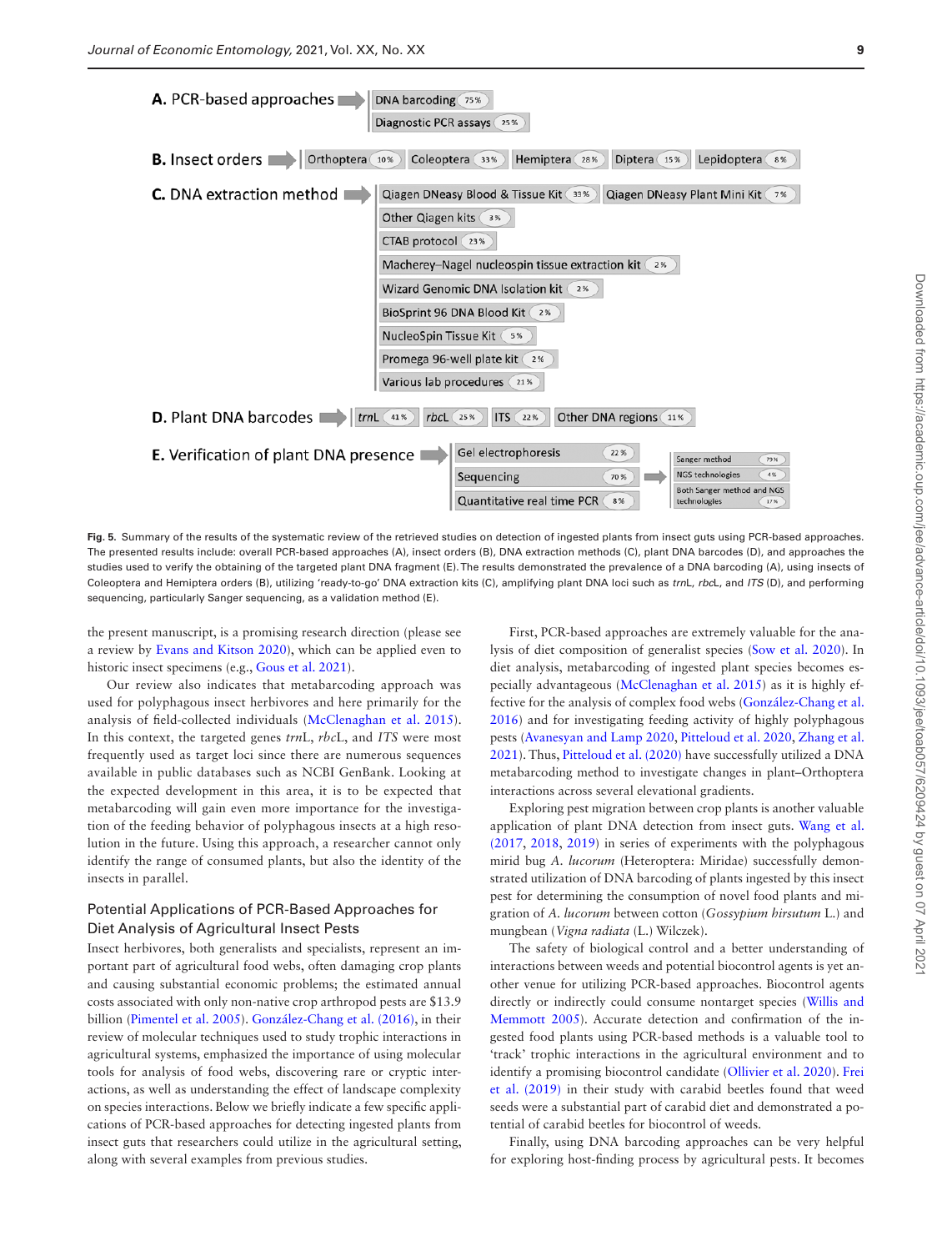especially important if insects (such as, for example, aphids and whiteflies) can transmit plant pathogens. In aphids, such virus transmission can occur during series of steps in the process of insect search of host plants and identifying feeding sites [\(Irwin et al. 2007,](#page-10-38) [Fereres and Moreno 2009\)](#page-9-20). During this process, aphid stylets can frequently penetrate plant cells in peripheral plant tissues following various sensory cues, tasting various plants even outside of the crop field, and then perform sap ingestion from the acceptable food plants [\(Irwin et al. 2000](#page-10-39), [Powell et al. 2006](#page-11-25), [Irwin et al. 2007](#page-10-38); [Fereres and](#page-9-20)  [Moreno 2009](#page-9-20)). Such stylet probing and feeding behavior after the insect arrival on the host plant is common among many hemipteran pests ([Backus 1988,](#page-9-21) [Backus and Hunter 1989,](#page-9-22) [Backus et al. 2005](#page-9-23)). Tasting various plants during the host search can result in ingestion of small amount of DNA from the plants which are not the insect's primary host plants. Future studies might focus on further exploring host-finding process in insect vectors and identifying such 'nonhost' ingested DNA.

#### Conclusions

A PCR-based analysis of ingested plants is an exciting and challenging approach used to confirm direct trophic interactions between insect species and specific food plants. Our study demonstrated a significant increase in the number of studies successfully used this approach during last decade. We found that using 'ready-to-go' DNA extraction kits, amplifying plant DNA loci such as *trn*L, *rbc*L, and *ITS*, and utilized sequencing as a validation method are commonly used approaches which researchers used [\(Fig. 5\)](#page-8-0). This review provides important information on availability of successfully used PCR-based approaches to detect ingested plant DNA from insect guts, as well as potential directions for future studies on plant–insect interactions. In conclusion, we designed this review systematic review to help researchers conduct effective PCR-based assays for their study species; and we also want to encourage researchers to further develop and publish PCR-based approaches especially for insect pests of high economic importance.

#### **Supplementary Data**

Supplementary data are available at *Journal of Economic Entomology* online.

#### **Acknowledgments**

The authors thank lab members of David Hawthorne and William Lamp (Department of Entomology, University of Maryland) for helpful discussions, and two anonymous reviewers for their valuable comments and suggestions on earlier versions of this manuscript. This research was supported by Maryland Agricultural Experiment Station (MAES) Competitive Grants Program (CGP), MD-ENTM-201189; Maryland Department of Agriculture's Specialty Crop Block Grant Program, grant no. 191501-02; and partially by the Hatch Project, MD-ENTM-1802.

#### **References Cited**

- <span id="page-9-12"></span>**Adamowicz, S. J., J. S. Boatwright, F. Chain, B. L. Fisher, I. D. Hogg, F. Leese, D. A. Lijtmaer, M. Mwale, A. M. Naaum, X. Pochon,** *et al.* **2019**. Trends in DNA barcoding and metabarcoding. Genome. 62: v–viii.
- <span id="page-9-4"></span>**Avanesyan, A. 2014**. Plant DNA detection from grasshopper guts: a step-bystep protocol, from tissue preparation to obtaining plant DNA sequences. Appl. Plant Sci. 2: 1300082.
- <span id="page-9-13"></span>**Avanesyan, A., and T. M. Culley. 2015**. Feeding preferences of *Melanoplus femurrubrum* grasshoppers on native and exotic grasses: behavioral and molecular approaches. Entomol. Exp. Appl. 157: 152–163.
- <span id="page-9-6"></span>**Avanesyan, A., and W. O. Lamp. 2020**. Use of molecular gut content analysis to decipher the range of food plants of the invasive spotted lanternfly, *Lycorma delicatula*. Insects. 11: 215.
- <span id="page-9-8"></span>**Avanesyan, A., N. Illahi, and W. O. Lamp. 2021**. Detecting ingested host plant DNA in potato leafhopper, *Empoasca fabae*: potential use of molecular markers for gut content analysis. J. Econ. Entomol. 114: 472–475.
- <span id="page-9-21"></span>**Backus, E. A. 1988**. Sensory systems and behaviours which mediate hemipteran plant-feeding: a taxonomic overview. J. Insect. Physiol. 34: 151–165.
- <span id="page-9-22"></span>**Backus, E. A., and W. B. Hunter. 1989**. Comparison of feeding behavior of the potato leafhopper *Empoasca fabae* (Homoptera: Cicadellidae) on alfalfa and broad bean leaves. Environ. Entomol. 18: 473–480.
- <span id="page-9-23"></span>**Backus, E. A., M. S. Serrano, and C. M. Ranger. 2005**. Mechanisms of hopperburn: an overview of insect taxonomy, behavior, and physiology. Annu. Rev. Entomol. 50: 125–151.
- <span id="page-9-3"></span>**Bafeel, S. O., I. A. Arif, M. A. Bakir, A. A. Al Homaidan, A. H. Al Farhan, and H. A. Khan. 2012**. DNA barcoding of arid wild plants using rbcL gene sequences. Genet. Mol. Res. 11: 1934–1941.
- <span id="page-9-10"></span>**Baksay, S., A. Pornon, M. Burrus, J. Mariette, C. Andalo, and N. Escaravage. 2020**. Experimental quantification of pollen with DNA metabarcoding using ITS1 and trnL. Sci. Rep. 10: 1–9.
- <span id="page-9-0"></span>**Branson, D. H., and G. A. Sword. 2009**. Grasshopper herbivory affects native plant diversity and abundance in a grassland dominated by the exotic grass *Agropyron cristatum*. Restor. Ecol. 17: 89–96.
- <span id="page-9-17"></span>**Briem, F., C. Zeisler, Y. Guenay, K. Staudacher, H. Vogt, and M. Traugott. 2018**. Identifying plant DNA in the sponging–feeding insect pest *Drosophila suzukii*. J. Pest Sci. 91: 985–994.
- <span id="page-9-16"></span>**Cavalieri, V., G. Altamura, G. Fumarola, M. di Carolo, M. Saponari, D. Cornara, B. Domenico, and C. Dongiovanni. 2019**. Transmission of *Xylella fastidiosa* subspecies pauca sequence type 53 by different insect species. Insects. 10: 324.
- <span id="page-9-18"></span>**Coissac, E., T. Riaz, and N. Puillandre. 2012**. Bioinformatic challenges for DNA metabarcoding of plants and animals. Mol. Ecol. 21: 1834–1847.
- <span id="page-9-7"></span>**Cooper, W. R., D. R. Horton, T. R. Unruh, and S. F. Garczynski. 2016**. Gut content analysis of a phloem-feeding insect, *Bactericera cockerelli* (Hemiptera: Triozidae). Environ. Entomol. 45: 938–944.
- <span id="page-9-14"></span>**Cooper, W. R., D. R. Horton, M. R. Wildung, A. S. Jensen, J. Thinakaran, D. Rendon, L. B. Nottingham, E. H. Beers, D. G. Hall, and L. L. Stelinski. 2019**. Host and non-host 'whistle stops' for psyllids: molecular gut content analysis by high-throughput sequencing reveals landscape-level movements of Psylloidea (Hemiptera). Environ. Entomol. 48: 554–566.
- <span id="page-9-5"></span>**De la Cadena, G., A. Papadopoulou, J. M. Maes, and J. Gómez-Zurita. 2017**. Evaluation of bias on the assessment of diet breadth of herbivorous insects using molecular methods. Insect Sci. 241: 94–209.
- <span id="page-9-9"></span>**Deiner, K., H. M. Bik, E. Mächler, M. Seymour, A. Lacoursière-Roussel, F. Altermatt, S. Creer, I. Bista, D. M. Lodge, N. de Vere,** *et al.* **2017**. Environmental DNA metabarcoding: transforming how we survey animal and plant communities. Mol. Ecol. 26: 5872–5895.
- <span id="page-9-15"></span>**Diepenbrock, L. M., J. G. Lundgren, T. L. Sit, and H. J. Burrack. 2018**. Detecting specific resource use by *Drosophila suzukii* (Diptera: Drosophilidae) using gut content analysis. J. Econ. Entomol. 111: 1496–1500.
- <span id="page-9-11"></span>**Dormontt, E. E., K. J. Van Dijk, K. L. Bell, E. Biffin, M. F. Breed, M. Byrne, S. Caddy-Retalic, F. Encinas-Viso, P. G. Nevill, A. Shapcott,** *et al.* **2018**. Advancing DNA barcoding and metabarcoding applications for plants requires systematic analysis of herbarium collections—an Australian perspective. Front. Ecol. Evol. 6: 134.
- <span id="page-9-19"></span>**Evans, D. M., and J. J. Kitson. 2020**. Molecular ecology as a tool for understanding pollination and other plant-insect interactions. Curr. Opin. Insect Sci. 38: 26–33.
- <span id="page-9-2"></span>**Fan, S., D. Yu, and C. Liu. 2013**. The invasive plant *Alternanthera philoxeroides* was suppressed more intensively than its native congener by a native generalist: implications for the biotic resistance hypothesis. PLoS One. 8: e83619.
- <span id="page-9-20"></span>**Fereres, A., and A. Moreno. 2009**. Behavioural aspects influencing plant virus transmission by homopteran insects. Virus Res. 141: 158–168.
- <span id="page-9-1"></span>**Fielding, D. J., and J. S. Conn. 2011**. Feeding preference for and impact on an invasive weed (*Crepis tectorum*) by a native, generalist insect herbivore,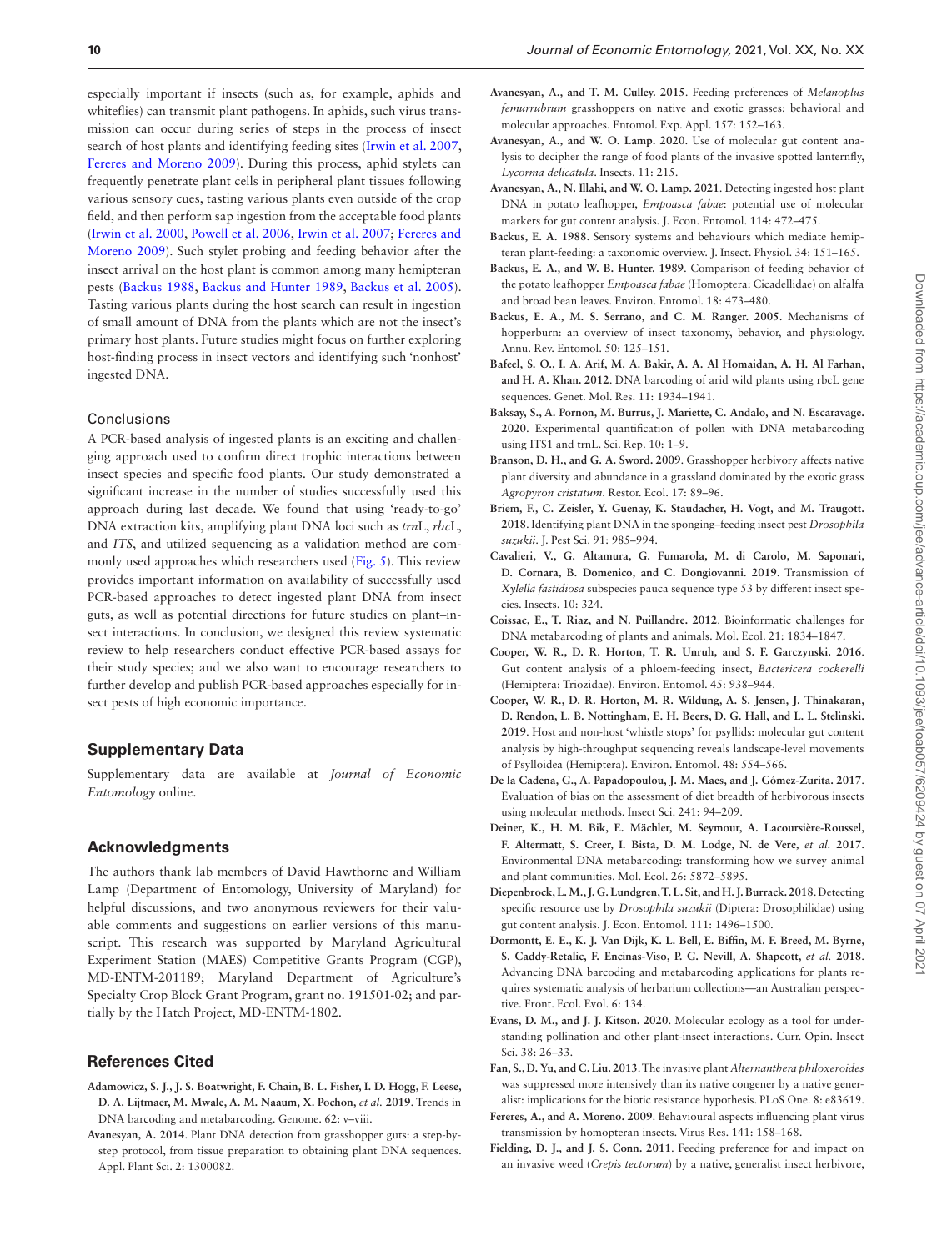*Melanoplus borealis* (Orthoptera: Acrididae). Ann. Entomol. Soc. Am. 104: 1303–1308.

- <span id="page-10-10"></span>**Firlej, A., J. Doyon, J. D. Harwood, and J. Brodeur. 2013**. A multi-approach study to delineate interactions between carabid beetles and soybean aphids. Environ. Entomol. 42: 89–96.
- <span id="page-10-13"></span>**Frei, B., Y. Guenay, D. A. Bohan, M. Traugott, and C. Wallinger. 2019**. Molecular analysis indicates high levels of carabid weed seed consumption in cereal fields across Central Europe. J. Pest Sci. (2004). 92: 935–942.
- <span id="page-10-6"></span>**García-Robledo, C., D. L. Erickson, C. L. Staines, T. L. Erwin, and W. J. Kress. 2013**. Tropical plant-herbivore networks: reconstructing species interactions using DNA barcodes. PLoS One. 8: e52967.
- <span id="page-10-32"></span>**Gonella, E., L. Picciau, L. Pippinato, B. Cavagna, and A. Alma. 2020**. Host plant identification in the generalist xylem feeder *Philaenus spumarius* through gut content analysis. Entomol. Exp. Appl. 168: 890–899.
- <span id="page-10-12"></span>**González-Chang, M., S. D. Wratten, M. C. Lefort, and S. Boyer. 2016**. Food webs and biological control: a review of molecular tools used to reveal trophic interactions in agricultural systems. Food Webs. 9: 4–11.
- <span id="page-10-36"></span>**Gous, A., C. D. Eardley, S. D. Johnson, D. Z. H. Swanevelder, and S. Willows-Munro. 2021**. Floral hosts of leaf-cutter bees (Megachilidae) in a biodiversity hotspot revealed by pollen DNA metabarcoding of historic specimens. PLoS One. 16: e0244973.
- <span id="page-10-16"></span>**Hawkins, J., N. de Vere, A. Griffith, C. R. Ford, J. Allainguillaume, M. J. Hegarty, L. Baillie, and B. Adams-Groom. 2015**. Using DNA metabarcoding to identify the floral composition of honey: a new tool for investigating honey bee foraging preferences. PLoS One. 10: e0134735.
- <span id="page-10-22"></span>**Heather, J. M., and B. Chain. 2016**. The sequence of sequencers: the history of sequencing DNA. Genomics. 107: 1–8.
- <span id="page-10-8"></span>Hereward, J. P., and G. H. Walter. 2012. Molecular interrogation of the feeding behaviour of field captured individual insects for interpretation of multiple host plant use. PLoS One. 7: e44435.
- <span id="page-10-29"></span>**Hereward, J. P., P. J. DeBarro, and G. H. Walter. 2013**. Resolving multiple host use of an emergent pest of cotton with microsatellite data and chloroplast markers (*Creontiades dilutus* Stål; Hemiptera, Miridae). Bull. Entomol. Res. 103: 611–618.
- <span id="page-10-21"></span>**Hollingsworth, P. M., S. W. Graham, and D. P. Little. 2011**. Choosing and using a plant DNA barcode. PLoS One. 6: e19254.
- <span id="page-10-3"></span>**Hood-Nowotny, R., and B. G. Knols. 2007**. Stable isotope methods in biological and ecological studies of arthropods. Entomol. Exp. Appl. 124: 3–16.
- <span id="page-10-7"></span>**Huang, X., M. R. McNeill, J. Ma, X. Qin, X. Tu, G. Cao, G. Wang, X. Nong, and Z. Zhang. 2017**. Gut transcriptome analysis shows different food utilization efficiency by the grasshopper *Oedaleous asiaticus* (Orthoptera: Acrididae). J. Econ. Entomol. 110: 1831–1840.
- <span id="page-10-39"></span>**Irwin, M. E., W. G. Ruesink, S. A. Isard, and G. E. Kampmeier. 2000**. Mitigating epidemics caused by non-persistently transmitted aphid-borne viruses: the role of the pliant environment. Virus Res. 71: 185–211.
- <span id="page-10-38"></span>**Irwin, M. E., G. E. Kampmeier, and W. W. Weisser. 2007**. Aphid movement: process and consequences, pp. 153-186. *In* H. F. van Emden and R. Harrington (eds.), Aphids as crop pests. CABI Publishing, Wallingford, United Kingdom.
- <span id="page-10-1"></span>**Joern, A. 1979**. Feeding patterns in grasshoppers (Orthoptera: Acrididae): factors influencing diet specialization. Oecologia. 38: 325–347.
- <span id="page-10-2"></span>**Joern, A. 1983**. Host plant utilization by grasshoppers (Orthoptera: Acrididae) from a sandhills prairie. J Range Manag. 36: 793–797.
- <span id="page-10-0"></span>**Jogesh T., D. Carpenter, and N. Cappuccino. 2008**. Herbivory on invasive exotic plants and their non-invasive relatives. Biol. Invasions. 10: 797–804.
- <span id="page-10-30"></span>**Junnila, A., G. C. Müller, and Y. Schlein. 2010**. Species identification of plant tissues from the gut of *An. sergentii* by DNA analysis. Acta Trop. 115: 227–233.
- <span id="page-10-31"></span>**Junnila, A., G. C. Müller, and Y. Schlein. 2011**. Identification of plant tissues from the gut of *Phlebotomus papatasi* by DNA analysis. Acta Trop. 117: 14–18.
- <span id="page-10-5"></span>**Jurado-Rivera, J. A., A. P. Vogler, C. A. Reid, E. Petitpierre, and J. Gómez-Zurita. 2009**. DNA barcoding insect–host plant associations. Proc. R. Soc. B: Biol. Sci. 276: 639–648.
- <span id="page-10-26"></span>**Kajtoch, Ł. 2014**. A DNA metabarcoding study of a polyphagous beetle dietary diversity: the utility of barcodes and sequencing techniques. Folia Biol. (Krakow). 62: 223–234.
- <span id="page-10-27"></span>**Kajtoch, Ł., and M. A. Mazur. 2015**. The impact of environmental conditions on efficiency of host plant DNA barcoding for polyphagous beetles. Environ. Entomol. 44: 325–329.
- <span id="page-10-18"></span>**Kennedy, S. R., S. Prost, I. Overcast, A. J. Rominger, R. G. Gillespie, and H. Krehenwinkel. 2020**. High-throughput sequencing for community analysis: the promise of DNA barcoding to uncover diversity, relatedness, abundances and interactions in spider communities. Dev. Genes Evol. 230: 185–201.
- <span id="page-10-20"></span>**Kishimoto-Yamada, K., K. Kamiya, P. Meleng, B. Diway, H. Kaliang, L. Chong, T. Itioka, S. Sakai, and M. Ito. 2013**. Wide host ranges of herbivorous beetles? Insights from DNA bar coding. PLoS One. 8: e74426.
- <span id="page-10-9"></span>**Kitson, J. J., B. H. Warren, F. B. Florens, C. Baider, D. Strasberg, and B. C. Emerson. 2013**. Molecular characterization of trophic ecology within an island radiation of insect herbivores (Curculionidae: Entiminae: Cratopus). Mol. Ecol. 22: 5441–5455.
- <span id="page-10-33"></span>**Kress, W. J., D. L. Erickson, F. A. Jones, N. G. Swenson, R. Perez, O. Sanjur, and E. Bermingham. 2009**. Plant DNA barcodes and a community phylogeny of a tropical forest dynamics plot in Panama. Proc. Natl. Acad. Sci. USA. 106: 18621–18626.
- <span id="page-10-28"></span>**Latif, M. A., M. Y. Omar, S. G. Tan, S. S. Siraj, M. E. Ali, and M. Y. Rafii. 2012**. Food assimilated by two sympatric populations of the brown planthopper *Nilaparvata lugens* (Delphacidae) feeding on different host plants contaminates insect DNA detected by RAPD-PCR analysis. Genet. Mol. Res. 11: 30–41.
- <span id="page-10-34"></span>**Li, Q. W., J. H. Wu,Y. S. Wang, X. M. Lian, F. L. Wu, L. Zhou, Z. Huang, and S. Zhu. 2017**. The phylogenetic analysis of *Dalbergia* (Fabaceae: Papilionaceae) based on different DNA barcodes. Holzforschung. 71: 939–949.
- <span id="page-10-24"></span>**Lovejoy, R. T., and D. A. Johnson. 2014**. A molecular analysis of herbivory in adults of the invasive bean plataspid, *Megacopta cribraria*. Southeast. Nat. 13: 663–672.
- <span id="page-10-17"></span>**Matesanz, S., D. S. Pescador, B. Pías, A. M. Sánchez, J. Chacón-Labella, A. Illuminati, M. de la Cruz, J. López-Angulo, N. Marí-Mena, A. Vizcaíno,**  *et al.* **2019**. Estimating belowground plant abundance with DNA metabarcoding. Mol. Ecol. Resour. 19: 1265–1277.
- <span id="page-10-15"></span>**Matheson, C. D., G. C. Muller, A. Junnila, K. Vernon, A. Hausmann, M. A. Miller, C. Greenblatt, and Y. Schlein. 2008**. A PCR method for detection of plant meals from the guts of insects. Organ. Divers. Evol. 7: 294–303.
- <span id="page-10-23"></span>**McClenaghan, B., J. F. Gibson, S. Shokralla, and M. Hajibabaei. 2015**. Discrimination of grasshopper (Orthoptera: Acrididae) diet and niche overlap using next-generation sequencing of gut contents. Ecol. Evol. 5: 3046–3055.
- <span id="page-10-4"></span>**Miller, M. A., G. C. Müller, V. D. Kravchenko, J. Amy, K. K. Vernon, C. D. Matheson, and A. Hausmann. 2006**. DNA-based identification of Lepidoptera larvae and plant meals from their gut contents. Rus. Entomol. J. 15: 427–432.
- <span id="page-10-19"></span>**Moher, D., A. Liberati, J. Tetzlaff, D. G. Altman,** and PRISMA Group. **2009**. Preferred reporting items for systematic reviews and meta-analyses: the PRISMA statement. PLoS Med. 6: e1000097.
- <span id="page-10-11"></span>**Mollot, G., P.-F. Duyck, P. Lefeuvre, F. Lescourret, J.-F. Martin, S. Piry, E. Canard, and P. Tixier. 2014**. Cover cropping alters the diet of arthropods in a banana plantation: a metabarcoding approach. PLoS One. 9:  $1 - 9$
- <span id="page-10-25"></span>**Navarro, S. P., J. A. Jurado Rivera, J. Gomez Zurita, C. H. C. Lyal, and A. P. Vogler. 2010**. DNA profiling of host–herbivore interactions in tropical forests. Ecol. Entomol. 35: 18–32.
- <span id="page-10-14"></span>**Ollivier, M., V. Lesieur, S. Raghu, and J. F. Martin. 2020**. Characterizing ecological interaction networks to support risk assessment in classical biological control of weeds. Curr. Opin. Insect Sci. 38: 40–47.
- <span id="page-10-37"></span>**Pimentel, D., P. Hepperly, J. Hanson, D. Douds, and R. Seidel. 2005**. Environmental, energetic, and economic comparisons of organic and conventional farming systems. BioScience. 55: 573–582.
- <span id="page-10-35"></span>**Pitteloud, C., J. C. Walser, P. Descombes, C. Novaes de Santana, S. Rasmann, and L. Pellissier. 2020**. The structure of plant–herbivore interaction networks varies along elevational gradients in the European Alps. J. Biogeogr. 00: 1–12.